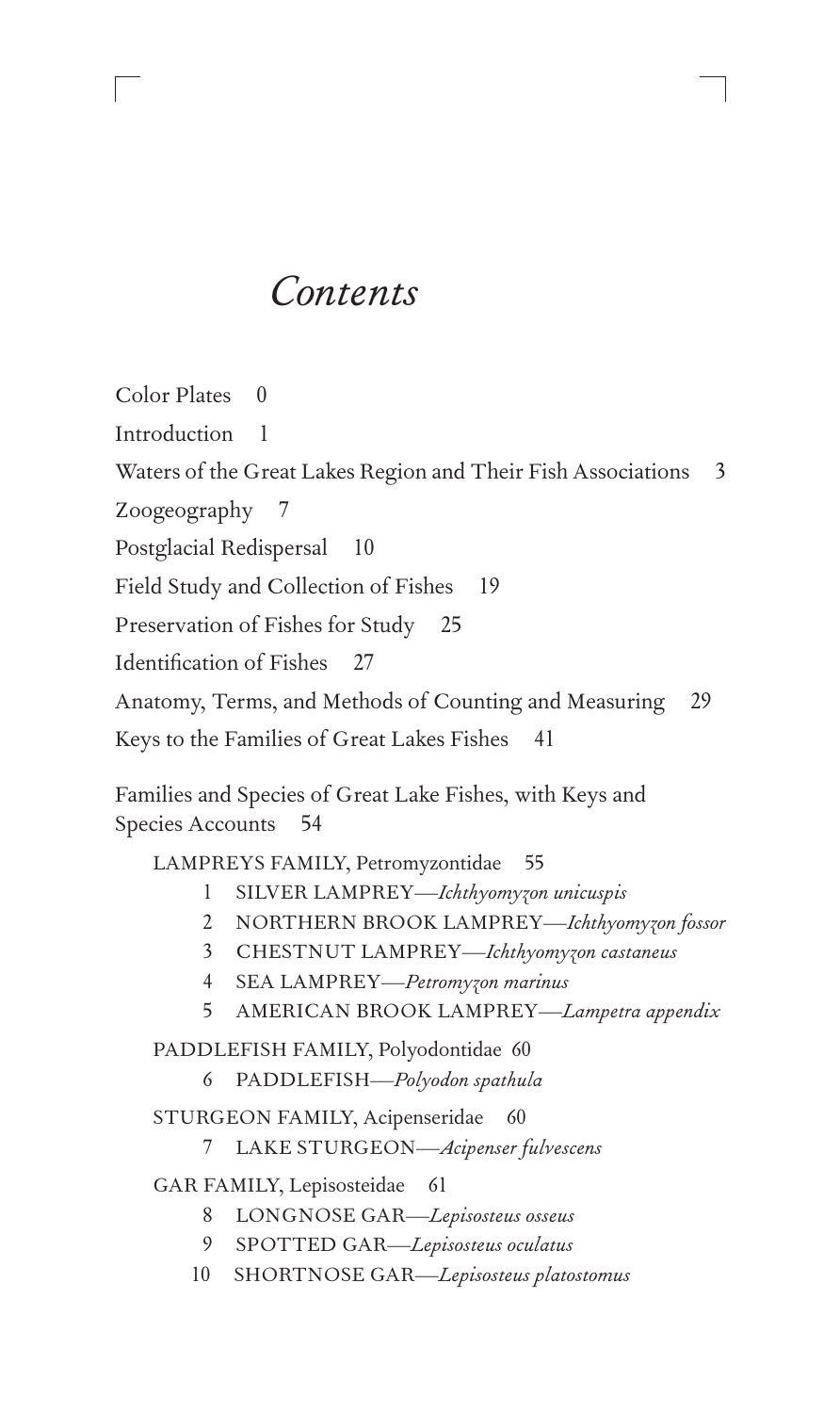- 36 BLACK REDHORSE-Moxostoma duquesnei 37 GOLDEN REDHORSE-Moxostoma erythrurum
- 32 WESTERN CREEK CHUBSUCKER-Erimyzon claviformis

SPOTTED SUCKER-Minytrema melanops 34 HARELIP SUCKER-Moxostoma (Lagochila) lacera

35 SILVER REDHORSE-Moxostoma anisurum

- $31$ EASTERN CREEK CHUBSUCKER-Erimyzon oblongus
- 30 WESTERN LAKE CHUBSUCKER-Erimyzon sucetta kennerlii
- 29 NORTHERN HOGSUCKER-Hypentelium nigricans
- catostomus nannomyzon
- catostomus catostomus 28 DWARF LONGNOSE SUCKER-Catostomus
- 27 EASTERN LONGNOSE SUCKER-Catostomus
- 26 DWARF WHITE SUCKER-Catostomus commersonii utawana
- carpio carpio  $25$ WHITE SUCKER—Catostomus commersonii commersonii
- 24 NORTHERN RIVER CARPSUCKER-Carpiodes
- 23 HIGHFIN CARPSUCKER-Carpiodes velifer
- cyprinus 22 CENTRAL QUILLBACK-Carpiodes cyprinus hinei
- 20 SMALLMOUTH BUFFALO-Ictiobus bubalus  $21$ NORTHERN QUILLBACK-Carpiodes cyprinus
- 19 BLACK BUFFALO-Ictiobus niger
- **BIGMOUTH BUFFALO**-Ictiobus cyprinellus

18

SUCKER FAMILY, Catostomidae 70

- 
- 
- 17 GIZZARD SHAD-Dorosoma cepedianum
- 

ALEWIFE-Alosa pseudoharengus

AMERICAN SHAD-*Alosa sapidissima* 16 SKIPJACK HERRING-Alosa chrysochloris

66

66

66

### FRESHWATER EEL FAMILY, Anguillidae AMERICAN EEL-Anguilla rostrata 13

MOONEYE-Hiodon tergisus 12

BOWFIN-Amia calva

 $\mathbf X$ 

 $11$ 

14  $15<sup>15</sup>$ 

33

BOWFIN FAMILY, Amiidae 63

MOONEYE FAMILY, Hiodontidae

HERRINGS FAMILY, Clupeidae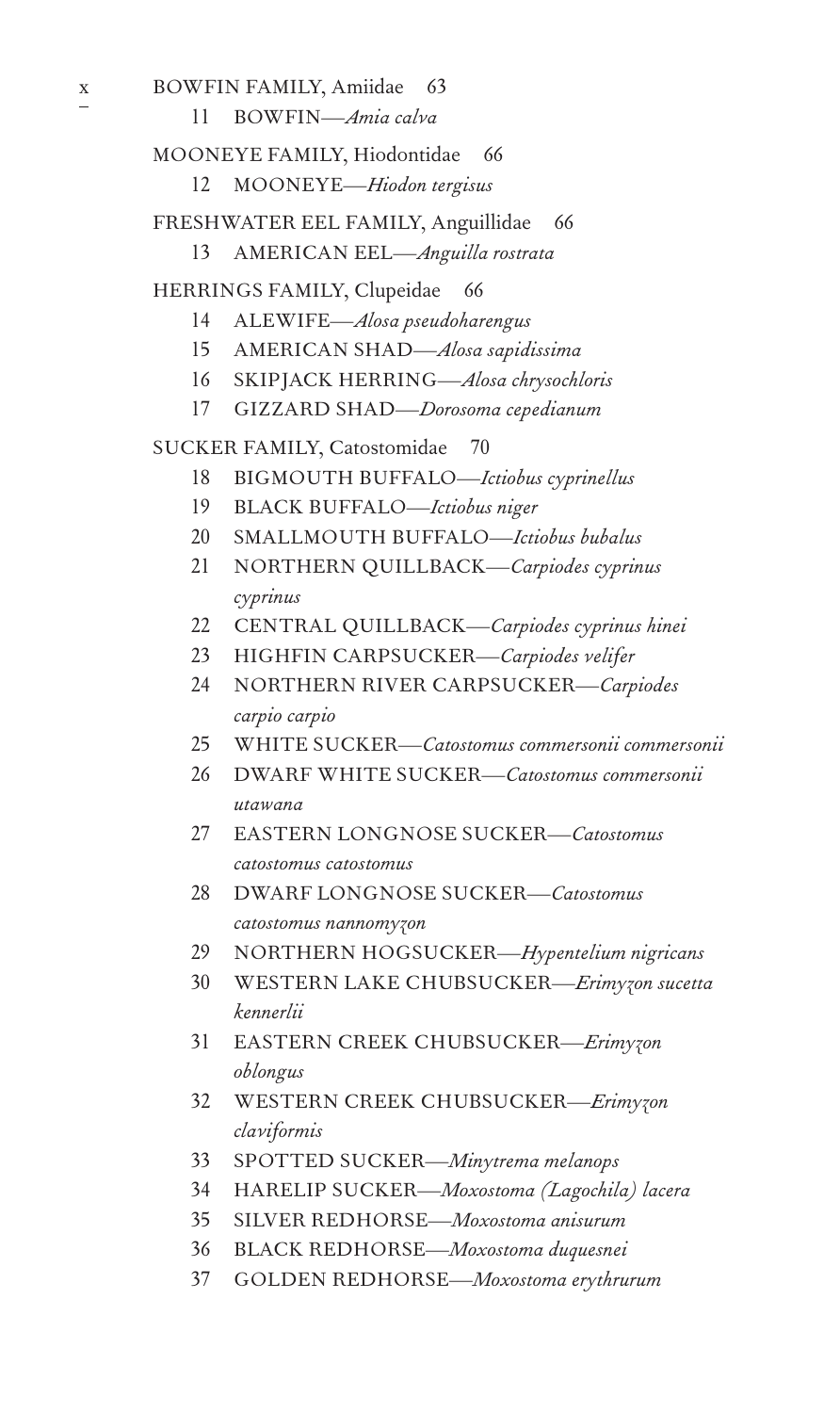- 38 NORTHERN SHORTHEAD REDHORSE— *Moxostoma macrolepidotum macrolepidotum*
- 39 GREATER REDHORSE—*Moxostoma valenciennesi*
- 40 COPPER REDHORSE—*Moxostoma hubbsi*
- 41 RIVER REDHORSE—*Moxostoma carinatum*

MINNOW FAMILY, Cyprinidae 90

- 42 CARP—*Cyprinus carpio*
- 43 GOLDFISH—*Carassius auratus*
- 44 RUDD—*Scardinius erythrophthalmus*
- 45 GRASS CARP—*Ctenopharyngodon idella*
- 46 BLACK CARP*—Mylopharyngodon piceus*
- 47 FALLFISH—*Semotilus corporalis*
- 48 MODERN CREEK CHUB—*Semotilus atromaculatus*
- 49 HORNYHEAD CHUB—*Nocomis biguttatus*
- 50 RIVER CHUB—*Nocomis micropogon*
- 51 LAKE NORTHERN CHUB—*Couesius plumbeus plumbeus*
- 52 CREEK NORTHERN CHUB—*Couesius plumbeus dissimilis*
- 53 ALLEGHENY PEARL DACE—*Margariscus margarita*
- 54 NORTHERN PEARL DACE—*Margariscus nachtriebi*
- 55 FINESCALE DACE—*Phoxinus neogaeus*
- 56 NORTHERN REDBELLY DACE—*Phoxinus eos*
- 57 SOUTHERN REDBELLY DACE—*Phoxinus erythrogaster*
- 58 REDSIDE DACE—*Clinostomus elongatus*
- 59 EASTERN BLACKNOSE DACE—*Rhinichthys atratulus*
- 60 WESTERN BLACKNOSE DACE—*Rhinichthys obtusus*
- 61 GREAT LAKES LONGNOSE DACE—*Rhinichthys cataractae cataractae*
- 62 EASTERN TONGUETIED MINNOW—*Exoglossum laurae* laurae
- 63 CUTLIPS—*Exoglossum maxillingua*
- 64 OHIO STONEROLLER—*Campostoma anomalum anomalum*
- 65 CENTRAL STONEROLLER—*Campostoma anomalum pullum*
- 66 LARGESCALE STONEROLLER—*Campostoma oligolepis*
- 67 SUCKERMOUTH MINNOW—*Phenacobius mirabilis*
- 68 SILVER CHUB—*Macrhybopsis storeriana*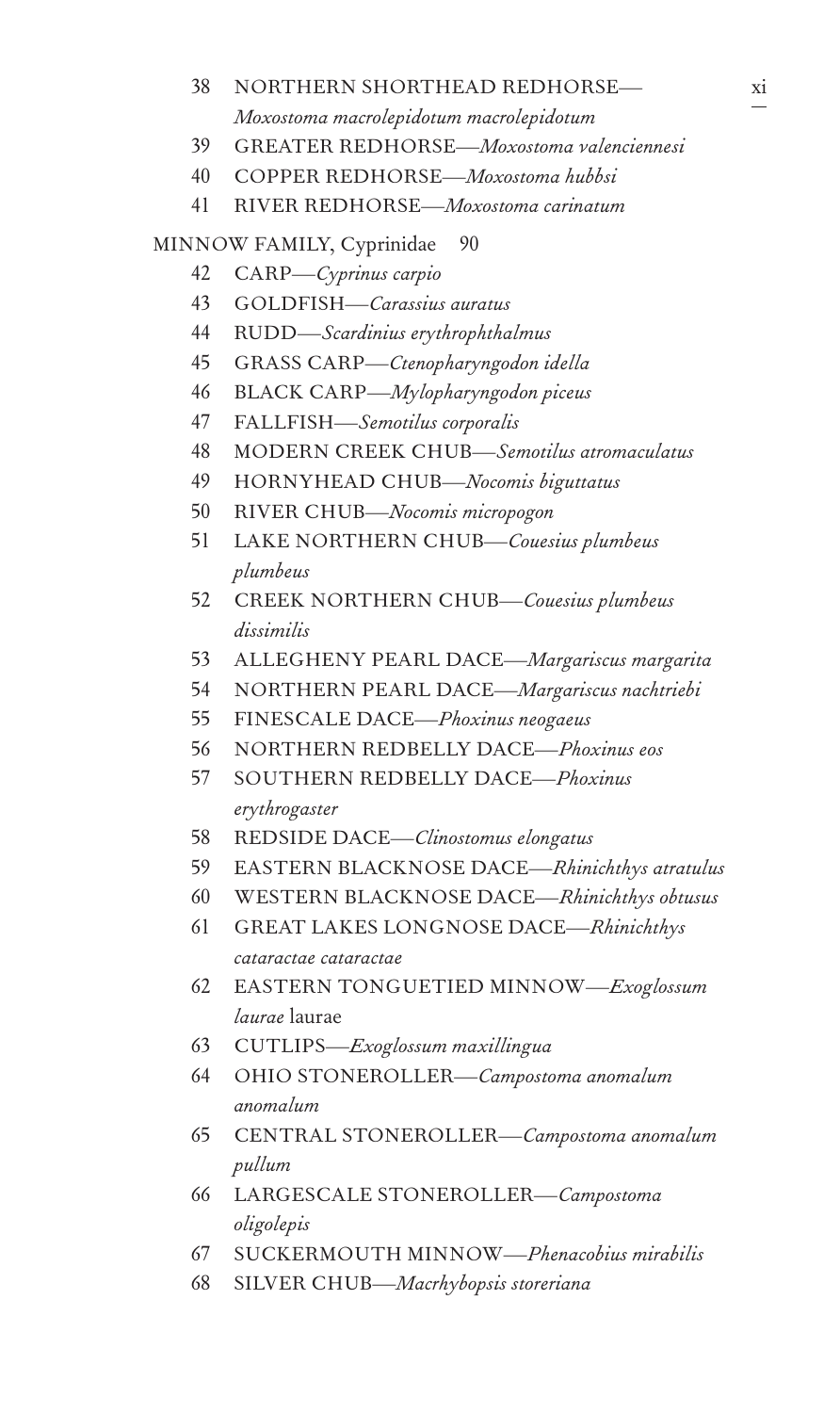- 70 BIGEYE CHUB—*Notropis amblops* 71 PUGNOSE MINNOW—*Notropis emiliae* 72 PUGNOSE SHINER—*Notropis anogenus* 73 EASTERN GOLDEN SHINER—*Notemigonus crysoleucas crysoleucas* 74 WESTERN GOLDEN SHINER—*Notemigonus crysoleucas auratus* 75 SATINFIN SHINER—*Cyprinella analostanus* 76 SPOTFIN SHINER—*Cyprinella spiloptera* 77 RED SHINER—*Cyprinella lutrensis* 78 NORTHERN REDFIN SHINER—*Lythrurus umbratilis cyanocephalus* 79 NORTHERN COMMON SHINER—*Luxilus cornutus* 80 STRIPED SHINER—*Luxilus chrysocephalus* 81 EMERALD SHINER—*Notropis atherinoides* 82 SILVER SHINER—*Notropis photogenis* 83 ROSYFACE SHINER—*Notropis rubellus* 84 SPOTTAIL SHINER—*Notropis hudsonius* 85 RIVER SHINER—*Notropis blennius* 86 CENTRAL BIGMOUTH SHINER—*Notropis dorsalis dorsalis* 87 EASTERN BIGMOUTH SHINER—*Notropis dorsalis keimi* 88 SILVERJAW MINNOW—*Notropis buccatus* 89 NORTHEASTERN SAND SHINER—*Notropis stramineus* 90 SWALLOWTAIL SHINER—*Notropis procne* 91 MIMIC SHINER—*Notropis volucellus* 92 GHOST SHINER—*Notropis buchanani* 93 BRIDLED SHINER—*Notropis bifrenatus* 94 BIGEYE SHINER—*Notropis boops* 95 BLACKNOSE SHINER—*Notropis heterolepis* 96 IRONCOLOR SHINER—*Notropis chalybaeus* 97 WEED SHINER—*Notropis texanus* 98 BLACKCHIN SHINER—*Notropis heterodon* 99 BLUNTNOSE MINNOW—*Pimephales notatus* 100 FATHEAD MINNOW—*Pimephales promelas promelas* 101 BULLHEAD MINNOW—*Pimephales vigilax*
- 102 BRASSY MINNOW—*Hybognathus hankinsoni*

xii

69 EASTERN GRAVEL CHUB—*Erimystax x-punctata trautmani*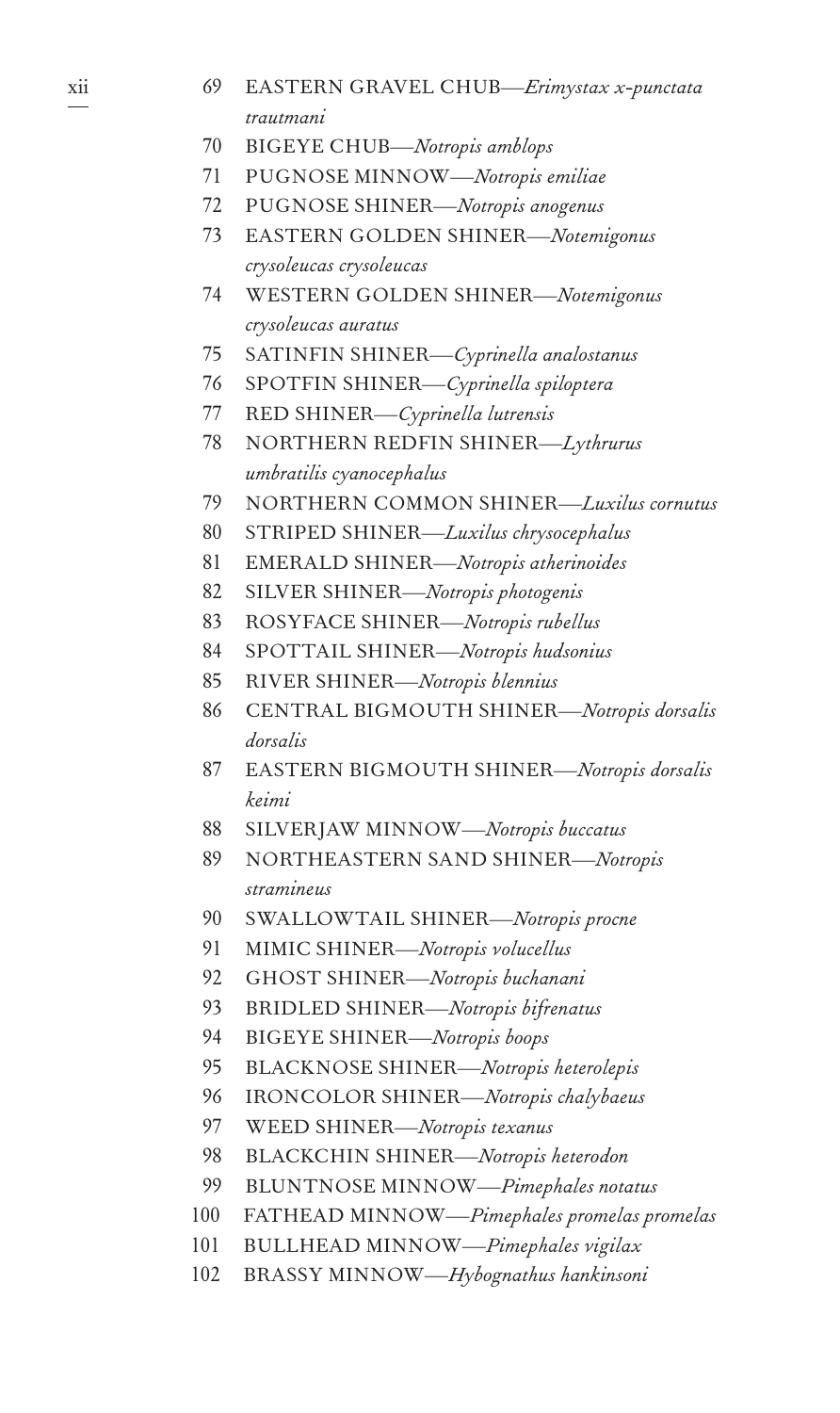### LOACH FAMILY, Cobitidae 134

104 ORIENTAL WEATHERFISH—*Misgurnus anguillicaudatus*

### NORTH AMERICAN CATFISHE FAMILY, Ictaluridae 136

- 105 CHANNEL CATFISH—*Ictalurus punctatus*
- 106 WHITE CATFISH—*Ameiurus catus*
- 107 BLACK BULLHEAD—*Ameiurus melas*
- 108 BROWN BULLHEAD—*Ameiurus nebulosus*
- 109 YELLOW BULLHEAD—*Ameiurus natalis*
- 110 FLATHEAD CATFISH—*Pylodictis olivaris*
- 111 STONECAT—*Noturus flavus.*
- 112 TADPOLE MADTOM—*Noturus gyrinus*
- 113 MARGINED MADTOM—*Noturus insignis*
- 114 BRINDLED MADTOM—*Noturus miurus*
- 115 NORTHERN MADTOM—*Noturus stigmosus*

SMELT FAMILY, Osmeridae 144

116 RAINBOW SMELT—*Osmerus mordax*

SALMON FAMILY, Salmonidae 144

WHITEFISH SUBFAMILY, Coregoninae 144

- 117 ROUND WHITEFISH—*Prosopium cylindraceum quadrilaterale*
- 118 PYGMY WHITEFISH—*Prosopium coulterii*
- 119 LAKE WHITEFISH—*Coregonus clupeaformis*
- 120 CISCO—*Coregonus artedii artedii*
- 121 IVES LAKE CISCO—*Coregonus hubbsi*
- 122 NIPIGON TULLIBEE—*Coregonus nipigon*
- 123 MICHIGAN BLACKFIN CISCO—*Coregonus nigripinnis nigripinnis*
- 124 NIPIGON BLACKFIN CISCO—*Coregonus nigripinnis regalis*
- 125 SHORTJAW CISCO—*Coregonus zenithicus*
- 126 SISKIWIT LAKE CISCO—*Coregonus zenithicus bartletti*
- 127 DEEPWATER CISCO—*Coregonus johannae*
- 128 SHORTNOSE CISCO—*Coregonus reighardi*
- 129 BLOATER—*Coregonus hoyi*
- 130 MICHIGAN KIYI—*Coregonus kiyi kiyi*
- 131 ONTARIO KIYI—*Coregonus kiyi orientalis*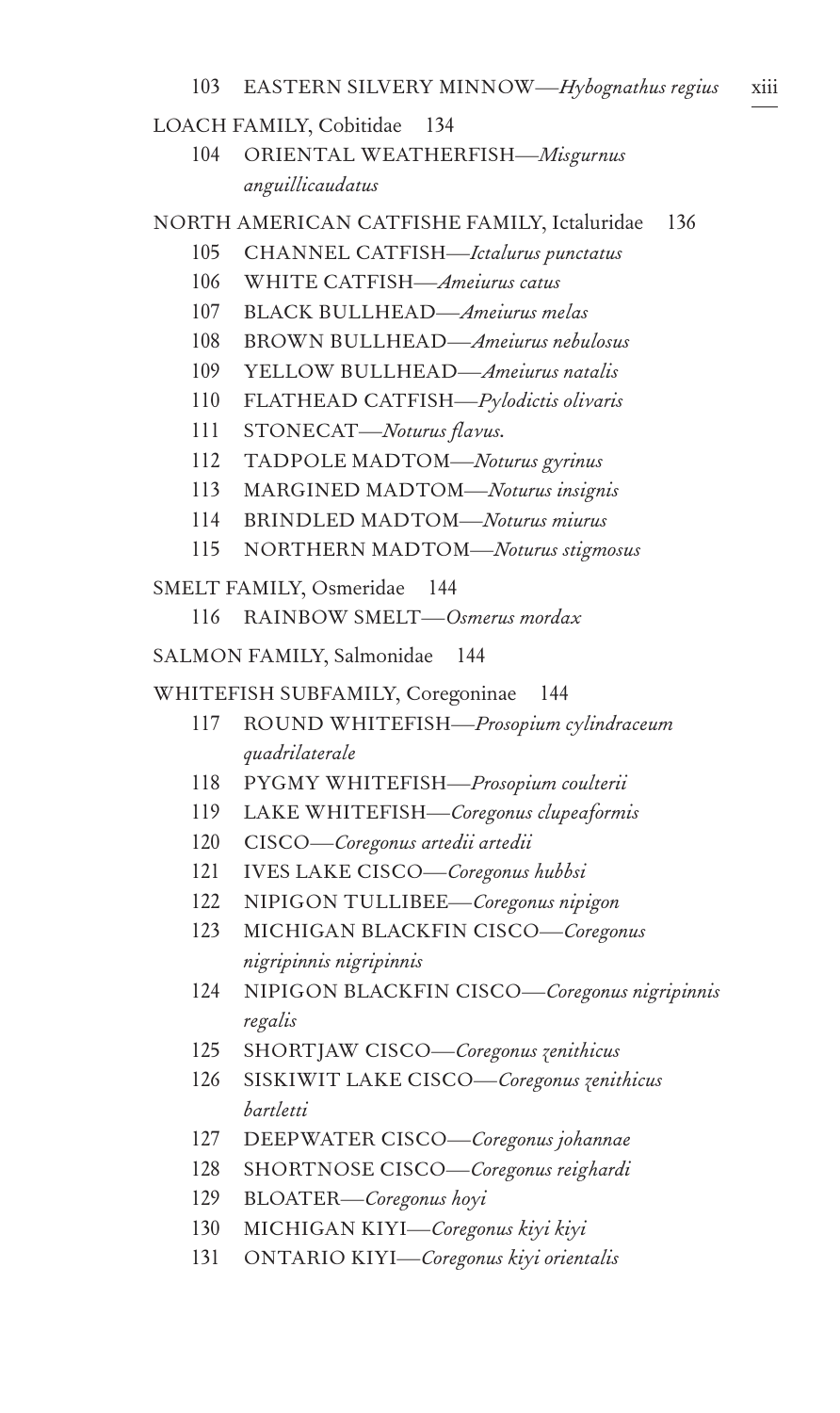GRAYLING SUBFAMILY, Thymallinae

xiv

#### 132 ARCTIC GRAYLING-Thymallus arcticus signifes

150

### SALMON, TROUT, AND CHARS SUBFAMILY,

Salmoninae 151

- 133 **BROOK TROUT—Salvelinus fontinalis**
- 134 LAKE TROUT-Salvelinus namaycush namaycush
- 135 SISCOWET-Salvelinus namaycush siscowet
- 136 ATLANTIC SALMON-Salmo salar
- 137 BROWN TROUT-Salmo trutta
- 138 RAINBOW TROUT-Oncorhynchus mykiss
- 139 COHO SALMON-Oncorhynchus kisutch
- 140 CHINOOK SALMON-Oncorhynchus tshawytscha
- 141 PINK SALMON-Oncorhynchus gorbuscha

PIKE FAMILY, Esocidae 168

- 142 WESTERN GRASS PICKEREL—Esox americanus vermiculatus
- 143 CHAIN PICKEREL-Esox niger
- 144 NORTHERN PIKE-Esox lucius
- 145 GREAT LAKES MUSKELLUNGE-Esox masquinongy masquinongy

MUDMINNOW FAMILY, Umbridae 172

```
146 CENTRAL MUDMINNOW-Umbra limi
```
TROUTPERCH FAMILY, Percopsidae 172

- TROUTPERCH-Percopsis omiscomaycus 147
- PIRATE PERCH FAMILY, Aphredoderidae 173
	- WESTERN PIRATE PERCH-Aphredoderus sayanus 148 gibbosus
- FRESHWATER COD FAMILY, Lotidae 173
	- 149 BURBOT-Lota lota

LIVEBEARER FAMILY, Poeciliidae 176 150 MOSQUITOFISH-Gambusia affinis

KILLIFISH and TOPMINNOW FAMILY, Fundulidae 176

- 151 EASTERN BANDED KILLIFISH-Fundulus diaphanus diaphanus
- 152 WESTERN BANDED KILLIFISH-Fundulus diaphanus menona
- 153 NORTHERN STARHEAD TOPMINNOW-Fundulus dispar
- 154 BLACKSTRIPE TOPMINNOW—Fundulus notatus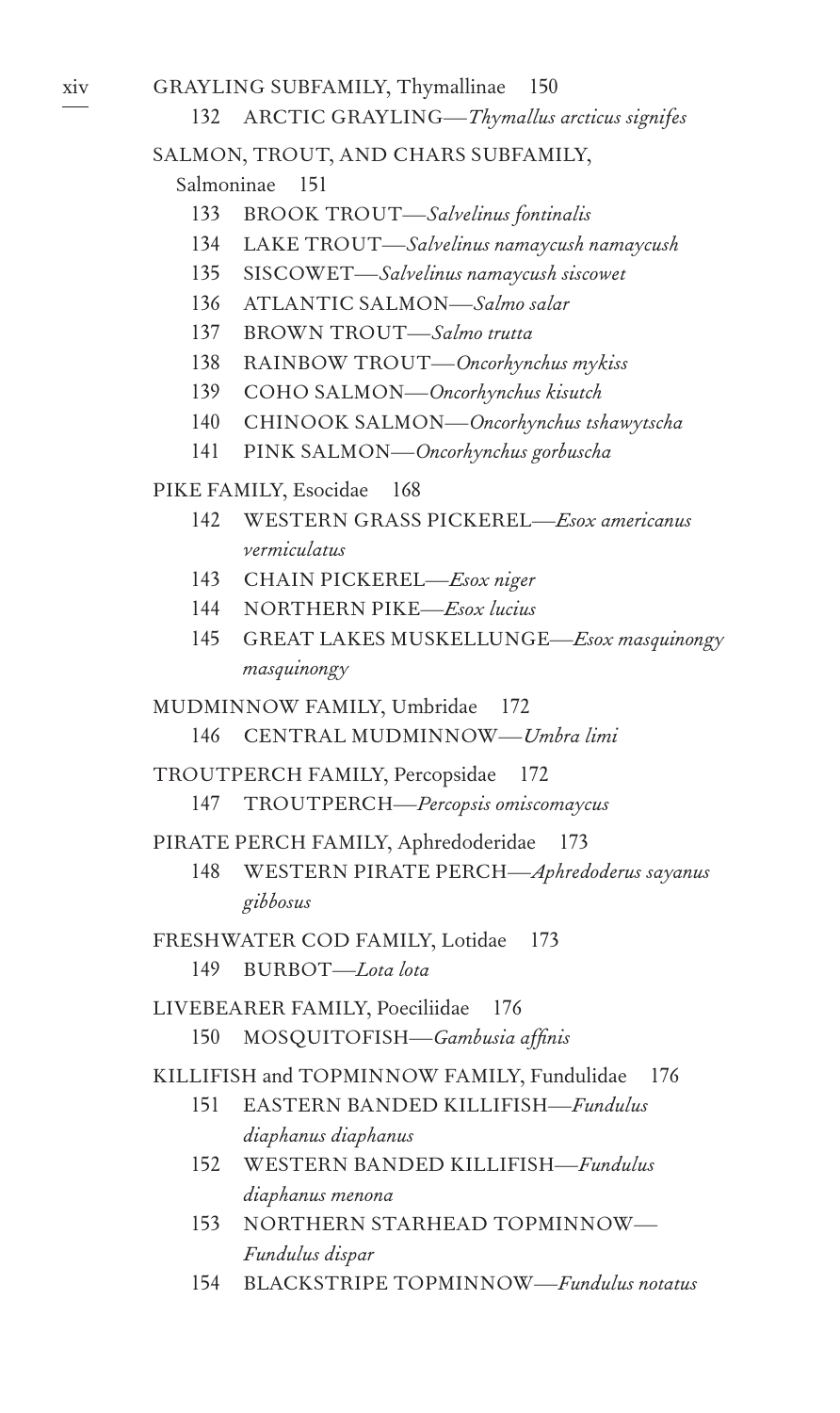SILVERSIDE FAMILY, Atherinopsidae 180

155 NORTHERN BROOK SILVERSIDE—*Labidesthes sicculus*

### STRIPED BASS FAMILY, Moronidae 180

- 156 WHITE BASS—*Morone chrysops*
- [157] STRIPED BASS—*Morone saxatilis*
- 157 Hybrid STRIPED BASS x WHITE BASS—*Morone saxatilis* × *Morone chrysops*
- 158 YELLOW BASS—*Morone mississippiensis*
- 159 WHITE PERCH—*Morone americana*

### PERCH FAMILY, Percidae 184

- 160 YELLOW PERCH—*Perca flavescens*
- 161 SAUGER—*Sander canadense*
- 162 BLUE PIKE—*Sander glaucus*
- 163 WALLEYE—*Sander vitreus*
- 164 RUFFE—*Gymnocephalus cernuus*
- 165 RIVER DARTER—*Percina shumardi*
- 166 BLACKSIDE DARTER—*Percina maculata*
- 167 SLENDERHEAD DARTER—*Percina phoxocephala*
- 168 GILT DARTER—*Percina evides*
- 169 CHANNEL DARTER—*Percina copelandi*
- 170 OHIO LOGPERCH—*Percina caprodes caprodes*
- 171 NORTHERN LOGPERCH—*Percina caprodes semifasciata*
- 172 WESTERN SAND DARTER.—*Ammocrypta clara*
- 173 NORTHERN SAND DARTER—*Ammocrypta pellucida*
- 174 CENTRAL JOHNNY DARTER—*Etheostoma nigrum nigrum*
- 175 SCALY JOHNNY DARTER—*Etheostoma nigrum eulepis*
- 176 TESSELLATED DARTER—*Etheostoma olmstedi*
- 177 BLUNTNOSE DARTER—*Etheostoma chlorosomum*
- 178 EASTERN BANDED DARTER—*Etheostoma zonale zonale*
- 179 NORTHERN GREENSIDE DARTER—*Etheostoma blennioides blennioides*
- 180 IOWA DARTER—*Etheostoma exile*
- 181 LEAST DARTER—*Etheostoma microperca*
- 182 RAINBOW DARTER—*Etheostoma caeruleum*

xv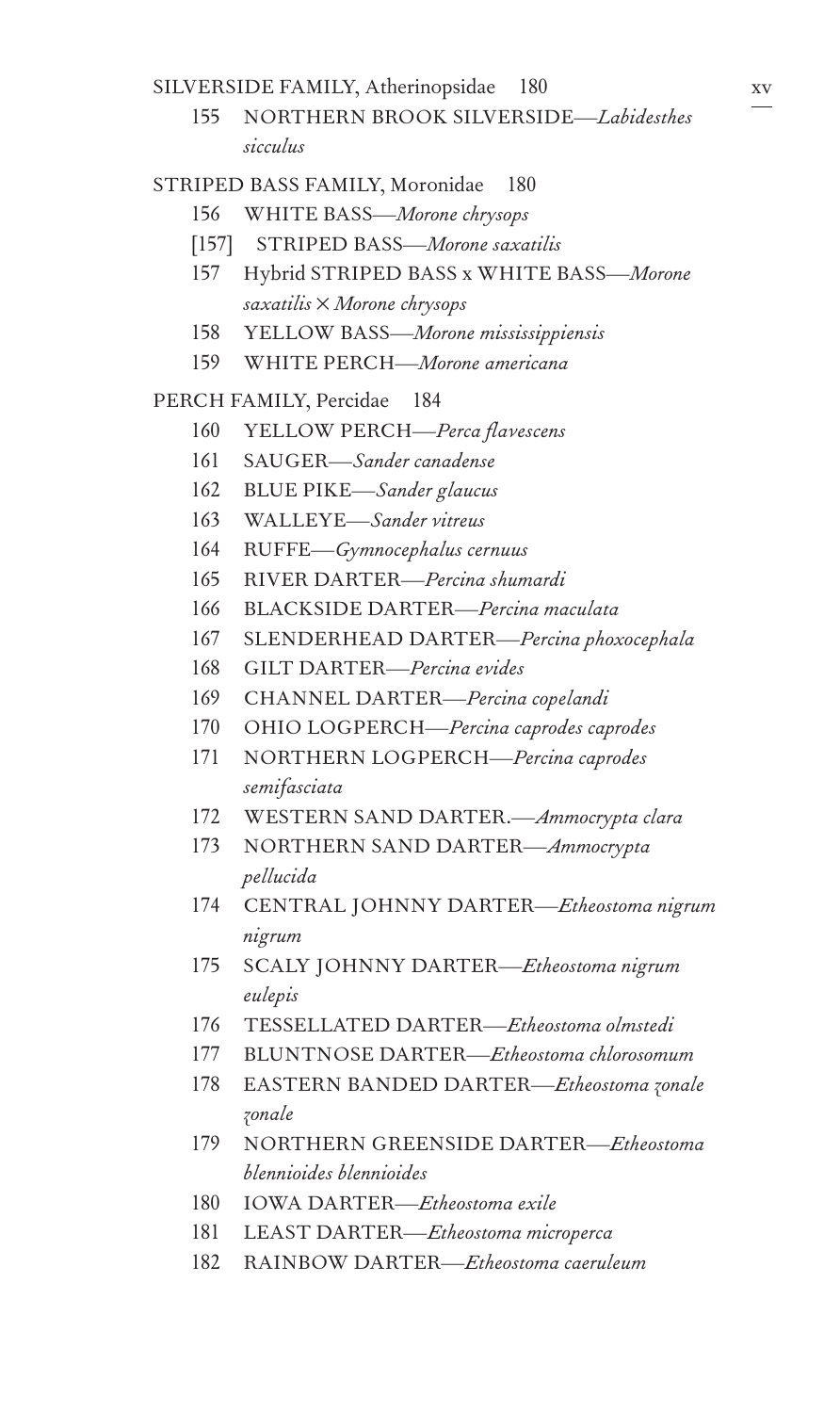| 183             | NORTHERN ORANGETHROAT DARTER-                              |
|-----------------|------------------------------------------------------------|
|                 | Etheostoma spectabile spectabile                           |
| 184             | BARRED FANTAIL DARTER-Etheostoma flabellare                |
| 185             | flabellare                                                 |
|                 | STRIPED FANTAIL DARTER-Etheostoma flabellare<br>lineolatum |
|                 | SUNFISHES AND BASS FAMILY, Centrarchidae<br>202            |
|                 | 186 SMALLMOUTH BASS-Micropterus dolomieu                   |
| 187             | LARGEMOUTH BASS-Micropterus salmoides                      |
|                 | salmoides                                                  |
| 188             | WARMOUTH-Lepomis gulosus                                   |
|                 | 189 GREEN SUNFISH-Lepomis cyanellus                        |
| 190             | NORTHERN LONGEAR SUNFISH-Lepomis                           |
|                 | peltastes                                                  |
| 191             | PUMPKINSEED-Lepomis gibbosus                               |
| 192             | REDEAR SUNFISH-Lepomis microlophus                         |
| 193             | BLUEGILL-Lepomis macrochirus macrochirus                   |
|                 | 194 ORANGESPOTTED SUNFISH-Lepomis humilis                  |
|                 | 195 NORTHERN ROCK BASS- <i>Ambloplites rupestris</i>       |
| 196             | WHITE CRAPPIE-Pomoxis annularis                            |
| 197             | <b>BLACK CRAPPIE-Pomoxis nigromaculatus</b>                |
| <b>SCULPINS</b> | FAMILY, Cottidae<br>214                                    |
| 198             | DEEPWATER SCULPIN-Myoxocephalus thompsonii                 |
|                 | 199 SPOONHEAD SCULPIN-Cottus ricei                         |
| 200             | SLIMY SCULPIN-Cottus cognatus gracilis                     |
| 201             | NORTHERN MOTTLED SCULPIN-Cottus bairdii                    |
|                 | bairdii                                                    |
| 202             | <b>GREAT LAKES MOTTLED SCULPIN-Cottus</b>                  |
|                 | bairdii kumlieni                                           |
|                 | GOBY FAMILY, Gobiidae 218                                  |
|                 | 203 ROUND GOBY-Neogobius melanostomus                      |
| 204             | TUBENOSE GOBY-Proterorhinus marmoratus                     |
|                 | STICKLEBACK FAMILY, Gasterosteidae<br>220                  |
| 205             | BROOK STICKLEBACK-Culaea inconstans                        |
| 206             | THREESPINE STICKLEBACK-Gasterosteus                        |
|                 | aculeatus                                                  |
|                 | 207 FOURSPINE STICKLEBACK-Apeltes quadracus                |
|                 | 208 NINESPINE STICKLEBACK-Pungitius pungitius              |
|                 | DRUM FAMILY, Sciaenidae<br>224                             |
| 209             | FRESHWATER DRUM-Aplodinotus grunniens                      |
|                 |                                                            |
|                 |                                                            |

xvi